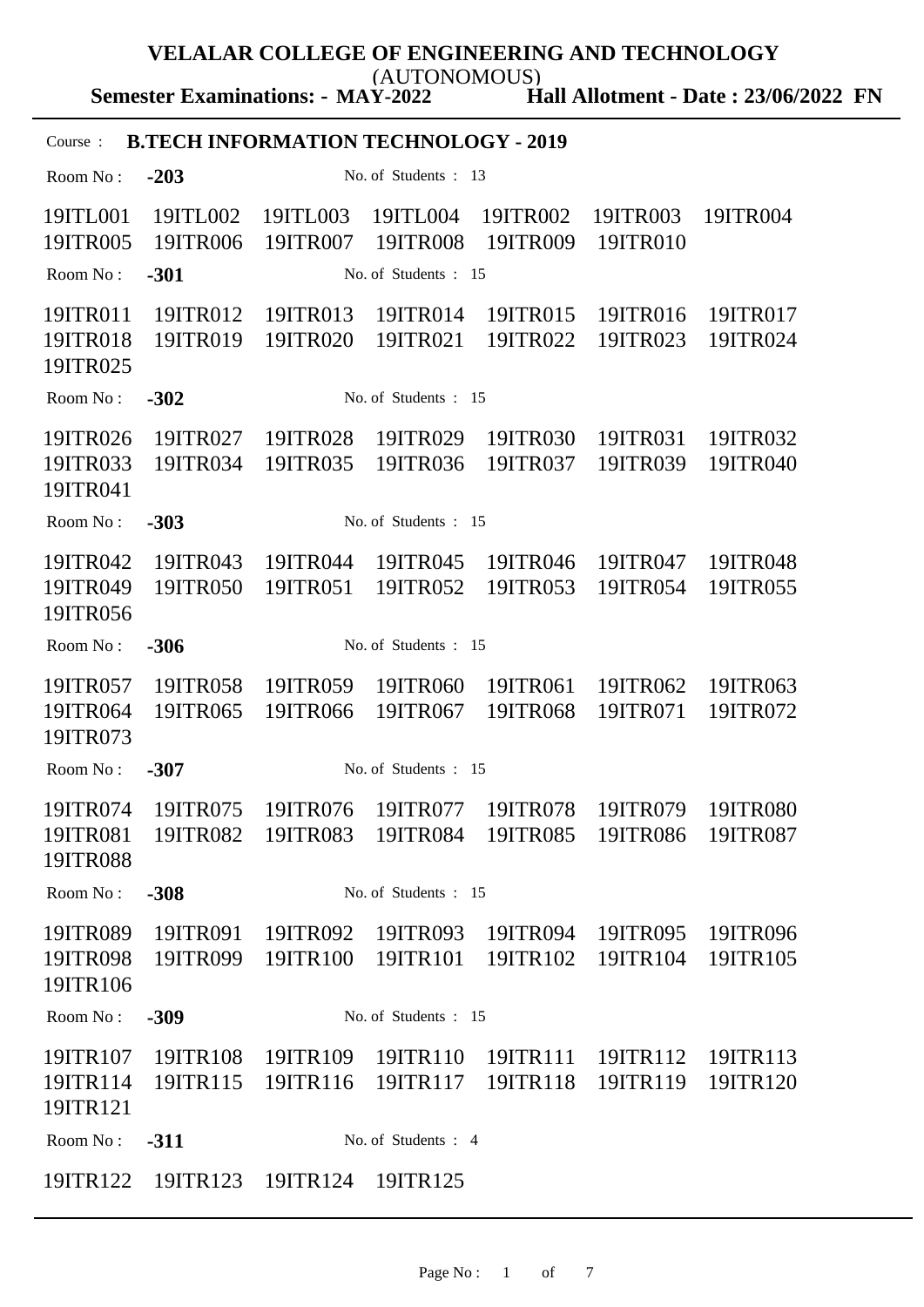(AUTONOMOUS)

**Semester Examinations: - MAY-2022**

**Hall Allotment - Date : 23/06/2022 FN**

## Course : **BE BIOMEDICAL ENGINEERING - 2019**

Room No : **-307** No. of Students : 15 19BMR063 19BMR064 19BMR066 19BMR068 19BMR069 19BMR070 19BMR071 19BMR072 19BMR073 19BMR074 19BMR075 19BMR076 19BMR077 19BMR078 19BMR079 Room No : **-308** No. of Students : 15 19BMR001 19BMR002 19BMR003 19BMR004 19BMR005 19BMR006 19BMR007 19BMR008 19BMR009 19BMR010 19BMR011 19BMR012 19BMR013 19BMR014 19BMR015 Room No : **-309** No. of Students : 15 19BMR016 19BMR017 19BMR018 19BMR019 19BMR020 19BMR021 19BMR022 19BMR023 19BMR024 19BMR025 19BMR026 19BMR027 19BMR028 19BMR029 19BMR030 Room No : **-311** No. of Students : 23 19BMR032 19BMR033 19BMR034 19BMR035 19BMR036 19BMR037 19BMR038 19BMR039 19BMR040 19BMR041 19BMR042 19BMR043 19BMR045 19BMR046 19BMR047 19BMR080 19BMR081 19BMR082 19BMR083 19BMR084 19BMR085 19BMR086 19BMR087 Room No : **-312** No. of Students : 15 19BMR048 19BMR049 19BMR050 19BMR051 19BMR052 19BMR053 19BMR054 19BMR055 19BMR056 19BMR057 19BMR058 19BMR059 19BMR060 19BMR061 19BMR062

### Course : **BE CIVIL ENGINEERING - 2019**

| Room $No:$                       | $-011$               | No. of Students $: 15$ |                        |                      |                      |                      |
|----------------------------------|----------------------|------------------------|------------------------|----------------------|----------------------|----------------------|
| 19CEL001<br>19CER005<br>19CER012 | 19CEL002<br>19CER006 | 19CEL003<br>19CER007   | 19CER001<br>19CER008   | 19CER002<br>19CER009 | 19CER003<br>19CER010 | 19CER004<br>19CER011 |
| Room No:                         | $-101$               |                        | No. of Students $: 15$ |                      |                      |                      |
| 19CER013<br>19CER021<br>19CER028 | 19CER015<br>19CER022 | 19CER016<br>19CER023   | 19CER017<br>19CER024   | 19CER018<br>19CER025 | 19CER019<br>19CER026 | 19CER020<br>19CER027 |
| Room $No:$                       | $-102$               |                        | No. of Students $: 2$  |                      |                      |                      |
| 19CER029                         | 19CER030             |                        |                        |                      |                      |                      |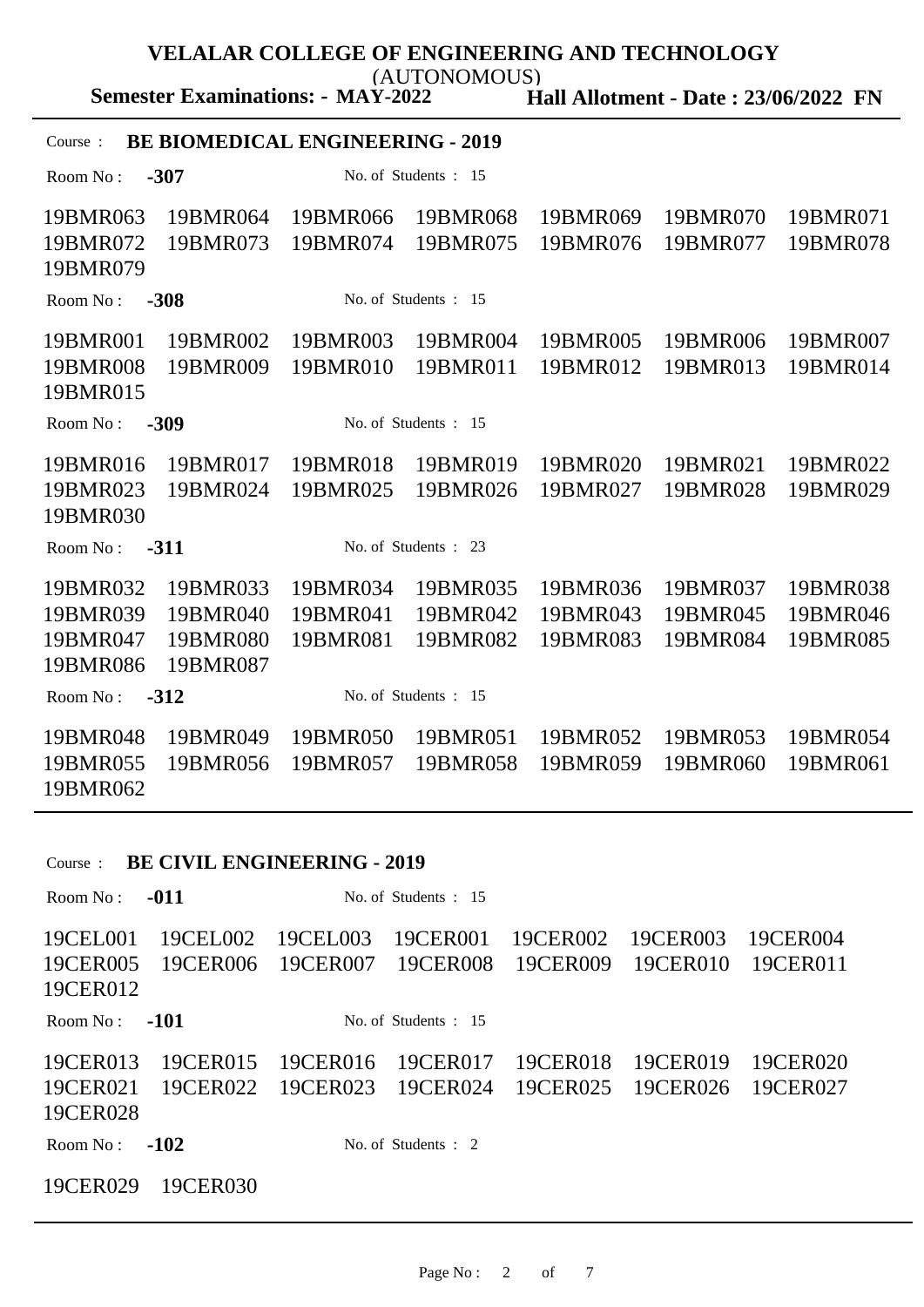(AUTONOMOUS)

**Semester Examinations: - MAY-2022**

**Hall Allotment - Date : 23/06/2022 FN**

# Course : **BE COMPUTER SCIENCE AND ENGINEERING - 2019** Room No : **-001** No. of Students : 15 19CSL001 19CSL002 19CSL003 19CSR001 19CSR002 19CSR003 19CSR004 19CSR005 19CSR006 19CSR007 19CSR008 19CSR009 19CSR010 19CSR011

19CSR012 Room No : **-002** No. of Students : 15 19CSR013 19CSR014 19CSR015 19CSR016 19CSR017 19CSR018 19CSR019 19CSR020 19CSR021 19CSR022 19CSR023 19CSR024 19CSR025 19CSR026 19CSR027 Room No : **-003** No. of Students : 15 19CSR028 19CSR029 19CSR030 19CSR031 19CSR032 19CSR033 19CSR034 19CSR035 19CSR036 19CSR037 19CSR038 19CSR039 19CSR040 19CSR041 19CSR042 Room No : **-009** No. of Students : 15 19CSR043 19CSR044 19CSR045 19CSR046 19CSR047 19CSR048 19CSR049 19CSR050 19CSR051 19CSR052 19CSR053 19CSR054 19CSR055 19CSR056 19CSR057 Room No : **-010** No. of Students : 15 19CSR058 19CSR059 19CSR060 19CSR061 19CSR062 19CSR063 19CSR064 19CSR065 19CSR066 19CSR067 19CSR068 19CSR069 19CSR070 19CSR071 19CSR072 Room No : **-011** No. of Students : 15 19CSR073 19CSR074 19CSR075 19CSR076 19CSR077 19CSR078 19CSR079

19CSR080 19CSR082 19CSR083 19CSR084 19CSR085 19CSR086 19CSR087 19CSR088 Room No : **-101** No. of Students : 15 19CSR089 19CSR090 19CSR091 19CSR092 19CSR093 19CSR094 19CSR095 19CSR096 19CSR097 19CSR098 19CSR099 19CSR100 19CSR102 19CSR103 19CSR104 Room No : **-102** No. of Students : 15 19CSR105 19CSR106 19CSR107 19CSR108 19CSR109 19CSR110 19CSR111 19CSR112 19CSR113 19CSR114 19CSR115 19CSR116 19CSR117 19CSR118 19CSR119 Room No : **-103** No. of Students : 5

19CSR120 19CSR122 19CSR123 19CSR124 19CSR125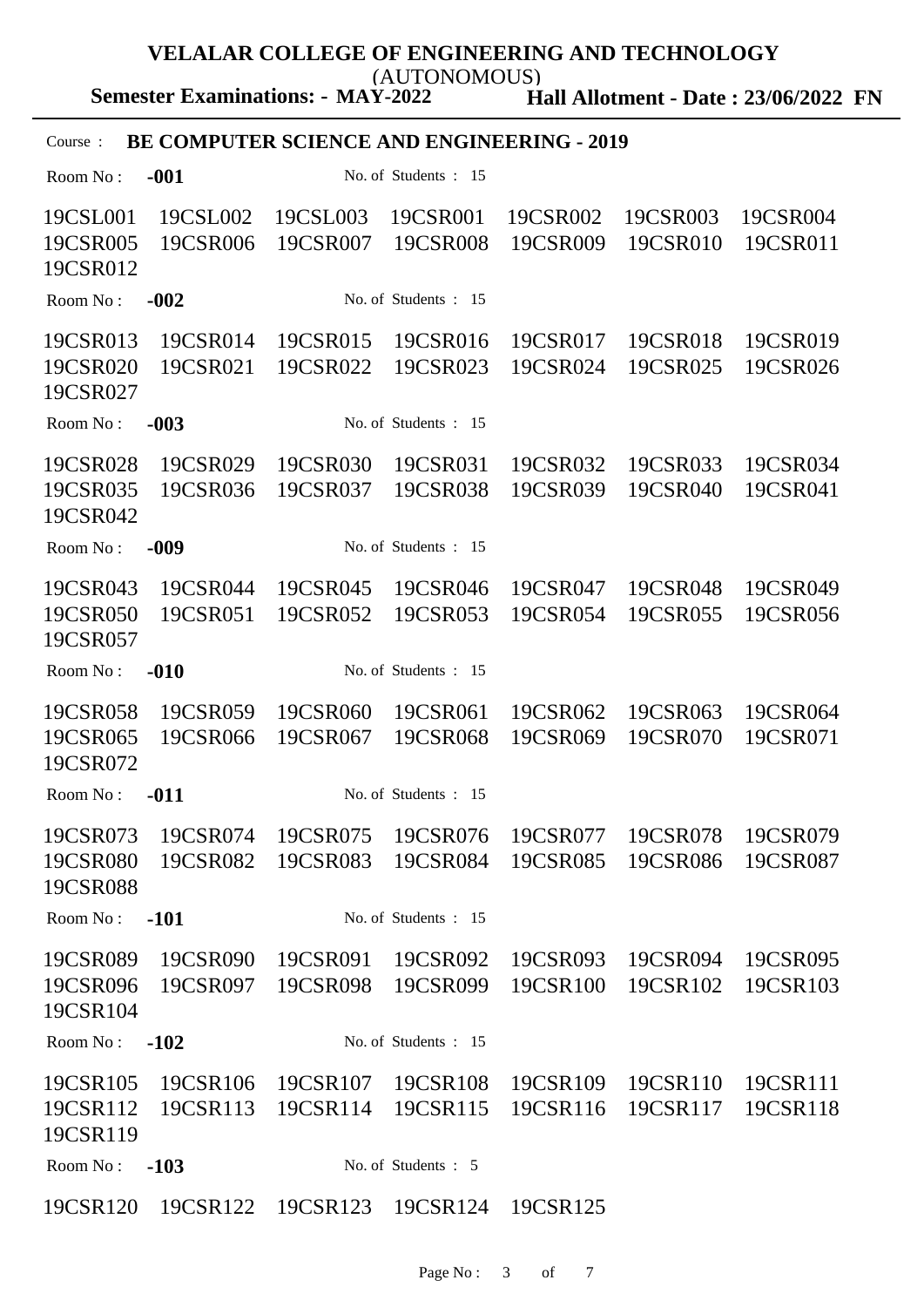(AUTONOMOUS)

**Hall Allotment - Date : 23/06/2022 FN Semester Examinations: - MAY-2022**

| <b>BE ELECTRICAL AND ELECTRONICS ENGINEERING - 2019</b><br>Course: |                                                                                  |                      |                      |                      |                      |                      |
|--------------------------------------------------------------------|----------------------------------------------------------------------------------|----------------------|----------------------|----------------------|----------------------|----------------------|
| Room No:                                                           | $-103$                                                                           |                      | No. of Students: 10  |                      |                      |                      |
| 19EEL001<br>19EEL008                                               | 19EEL002<br>19EEL009                                                             | 19EEL003<br>19EEL010 | 19EEL004             | 19EEL005             | 19EEL006             | 19EEL007             |
| Room No:                                                           | $-109$                                                                           |                      | No. of Students: 15  |                      |                      |                      |
| 19EEL011<br>19EER007<br>19EER015                                   | 19EER001<br>19EER008                                                             | 19EER002<br>19EER009 | 19EER003<br>19EER010 | 19EER004<br>19EER011 | 19EER005<br>19EER013 | 19EER006<br>19EER014 |
| Room No:                                                           | $-110$                                                                           |                      | No. of Students: 15  |                      |                      |                      |
| 19EER016<br>19EER023<br>19EER030                                   | 19EER017<br>19EER024                                                             | 19EER018<br>19EER025 | 19EER019<br>19EER026 | 19EER020<br>19EER027 | 19EER021<br>19EER028 | 19EER022<br>19EER029 |
| Room No:                                                           | $-111$                                                                           |                      | No. of Students: 15  |                      |                      |                      |
| 19EER031<br>19EER038<br>19EER045                                   | 19EER032<br>19EER039                                                             | 19EER033<br>19EER040 | 19EER034<br>19EER041 | 19EER035<br>19EER042 | 19EER036<br>19EER043 | 19EER037<br>19EER044 |
| Room No:                                                           | $-201$                                                                           |                      | No. of Students : 15 |                      |                      |                      |
| 19EER046<br>19EER053<br>19EER060                                   | 19EER047<br>19EER054                                                             | 19EER048<br>19EER055 | 19EER049<br>19EER056 | 19EER050<br>19EER057 | 19EER051<br>19EER058 | 19EER052<br>19EER059 |
| Room No:                                                           | $-202$                                                                           |                      | No. of Students: 15  |                      |                      |                      |
| 19EER061<br>19EER075                                               | 19EER062<br>19EER068  19EER069  19EER070  19EER071  19EER072  19EER073  19EER074 | 19EER063             | 19EER064             | 19EER065             | 19EER066             | 19EER067             |
| Room No:                                                           | $-203$                                                                           |                      | No. of Students: 2   |                      |                      |                      |
| 19EER076                                                           | 19EER077                                                                         |                      |                      |                      |                      |                      |

## Course : **BE ELECTRONICS AND COMMUNICATION ENGINEERING - 2019**

| Room No: $-102$                                                                                                                    | No. of Students : 13   |  |  |
|------------------------------------------------------------------------------------------------------------------------------------|------------------------|--|--|
| 19ECL001  19ECL002  19ECR001  19ECR002  19ECR003  19ECR004  19ECR005<br>19ECR006  19ECR007  19ECR008  19ECR009  19ECR010  19ECR011 |                        |  |  |
| Room No: $-103$                                                                                                                    | No. of Students $: 15$ |  |  |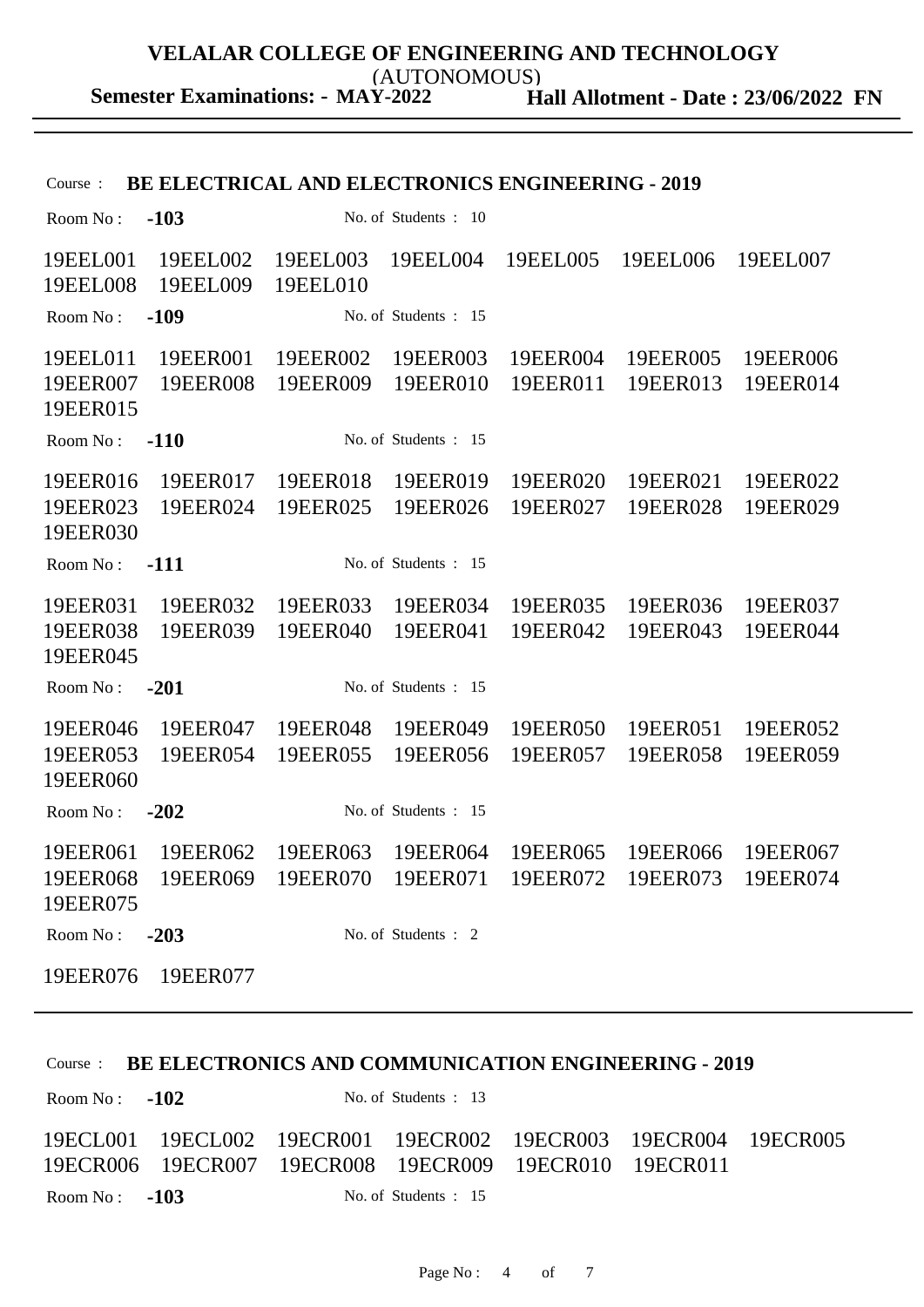| VELALAR COLLEGE OF ENGINEERING AND TECHNOLOGY<br>(AUTONOMOUS)         |                      |                                             |                      |                      |                      |  |  |  |
|-----------------------------------------------------------------------|----------------------|---------------------------------------------|----------------------|----------------------|----------------------|--|--|--|
| <b>Semester Examinations: - MAY-2022</b>                              |                      | <b>Hall Allotment - Date: 23/06/2022 FN</b> |                      |                      |                      |  |  |  |
| <b>BE ELECTRONICS AND COMMUNICATION ENGINEERING - 2019</b><br>Course: |                      |                                             |                      |                      |                      |  |  |  |
| 19ECR012<br>19ECR013<br>19ECR019<br>19ECR020<br>19ECR026              | 19ECR014<br>19ECR021 | 19ECR015<br>19ECR022                        | 19ECR016<br>19ECR023 | 19ECR017<br>19ECR024 | 19ECR018<br>19ECR025 |  |  |  |
| $-109$<br>Room No:                                                    |                      | No. of Students : 15                        |                      |                      |                      |  |  |  |
| 19ECR027<br>19ECR028<br>19ECR034<br>19ECR035<br>19ECR042              | 19ECR029<br>19ECR037 | 19ECR030<br>19ECR038                        | 19ECR031<br>19ECR039 | 19ECR032<br>19ECR040 | 19ECR033<br>19ECR041 |  |  |  |
| $-110$<br>Room No:                                                    |                      | No. of Students : 15                        |                      |                      |                      |  |  |  |
| 19ECR043<br>19ECR044<br>19ECR050<br>19ECR051<br>19ECR058              | 19ECR045<br>19ECR052 | 19ECR046<br>19ECR053                        | 19ECR047<br>19ECR054 | 19ECR048<br>19ECR055 | 19ECR049<br>19ECR056 |  |  |  |
| $-111$<br>Room No:                                                    |                      | No. of Students : 15                        |                      |                      |                      |  |  |  |
| 19ECR059<br>19ECR060<br>19ECR066<br>19ECR067<br>19ECR073              | 19ECR061<br>19ECR068 | 19ECR062<br>19ECR069                        | 19ECR063<br>19ECR070 | 19ECR064<br>19ECR071 | 19ECR065<br>19ECR072 |  |  |  |
| $-201$<br>Room No:                                                    |                      | No. of Students : 15                        |                      |                      |                      |  |  |  |
| 19ECR074<br>19ECR075<br>19ECR081<br>19ECR082<br>19ECR089              | 19ECR076<br>19ECR083 | 19ECR077<br>19ECR085                        | 19ECR078<br>19ECR086 | 19ECR079<br>19ECR087 | 19ECR080<br>19ECR088 |  |  |  |
| $-202$<br>Room No:                                                    |                      | No. of Students: 15                         |                      |                      |                      |  |  |  |
| 19ECR091<br>19ECR090<br>19ECR097<br>19ECR098<br>19ECR104              | 19ECR092<br>19ECR099 | 19ECR093<br>19ECR100                        | 19ECR094<br>19ECR101 | 19ECR095<br>19ECR102 | 19ECR096<br>19ECR103 |  |  |  |
| $-203$<br>Room No:                                                    |                      | No. of Students : 15                        |                      |                      |                      |  |  |  |
| 19ECR105<br>19ECR107<br>19ECR113<br>19ECR114<br>19ECR120              | 19ECR108<br>19ECR115 | 19ECR109<br>19ECR116                        | 19ECR110<br>19ECR117 | 19ECR111<br>19ECR118 | 19ECR112<br>19ECR119 |  |  |  |
| Room No:<br>$-301$                                                    |                      | No. of Students: 15                         |                      |                      |                      |  |  |  |
| 19ECR121<br>19ECR122<br>19ECR129<br>19ECR131<br>19ECR137              | 19ECR124<br>19ECR132 | 19ECR125<br>19ECR133                        | 19ECR126<br>19ECR134 | 19ECR127<br>19ECR135 | 19ECR128<br>19ECR136 |  |  |  |
| $-302$<br>Room No:                                                    |                      | No. of Students: 15                         |                      |                      |                      |  |  |  |
| 19ECR138<br>19ECR139<br>19ECR146<br>19ECR147<br>19ECR153              | 19ECR140<br>19ECR148 | 19ECR142<br>19ECR149                        | 19ECR143<br>19ECR150 | 19ECR144<br>19ECR151 | 19ECR145<br>19ECR152 |  |  |  |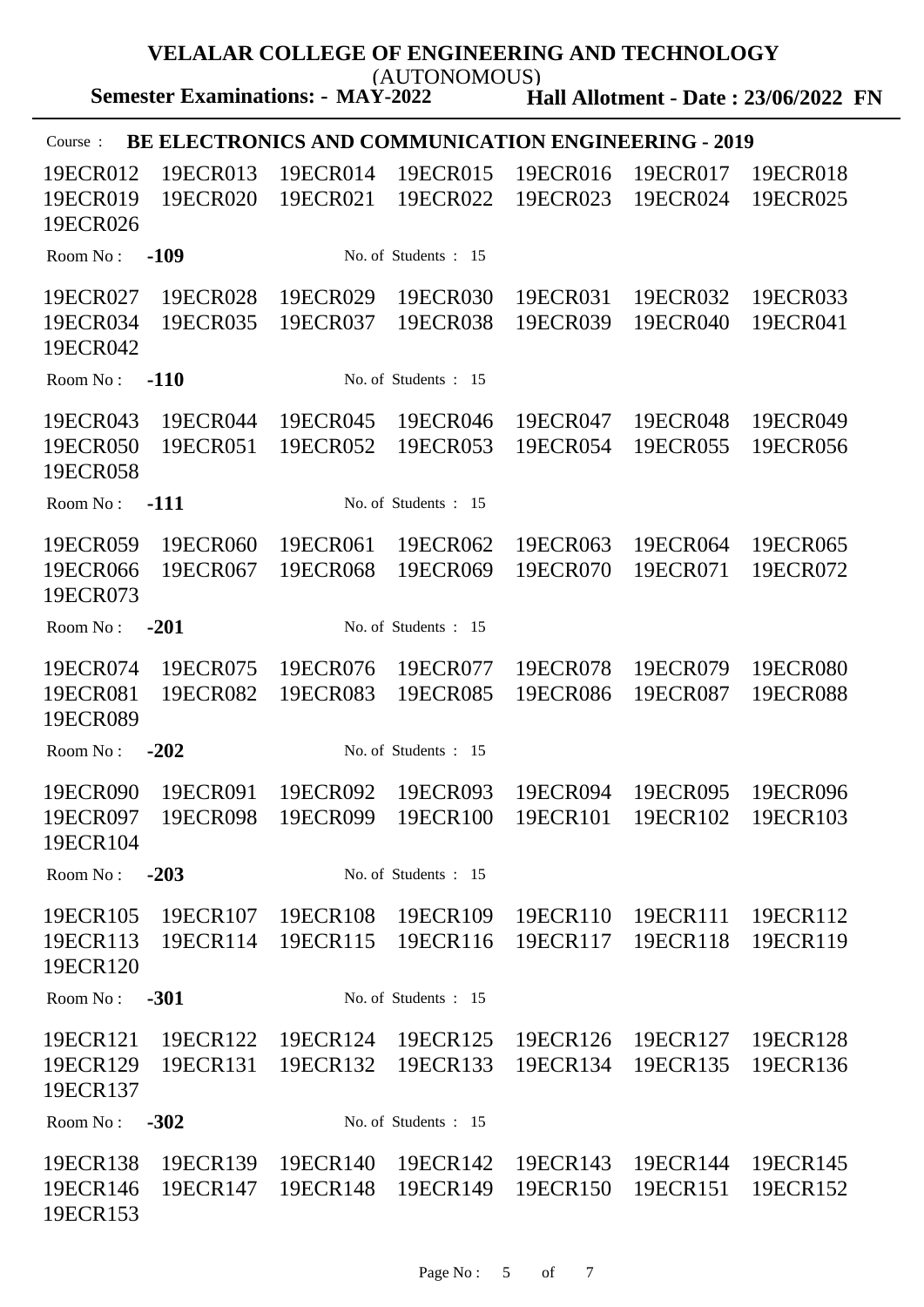**Semester Examinations: - MAY-2022** (AUTONOMOUS)

**Hall Allotment - Date : 23/06/2022 FN**

Course : **BE ELECTRONICS AND COMMUNICATION ENGINEERING - 2019**

Room No : **-303** No. of Students : 2

19ECR154 19ECR155

### Course : **BE MECHANICAL ENGINEERING - 2019**

Room No : **-001** No. of Students : 15 19MEL001 19MEL002 19MEL004 19MEL005 19MEL006 19MEL007 19MEL008 19MEL009 19MEL010 19MEL011 19MEL012 19MER001 19MER003 19MER004 19MER005 Room No : **-002** No. of Students : 15 19MER006 19MER007 19MER008 19MER009 19MER010 19MER011 19MER012 19MER013 19MER014 19MER015 19MER016 19MER017 19MER018 19MER019 19MER020 Room No : **-003** No. of Students : 15 19MER021 19MER022 19MER023 19MER024 19MER025 19MER026 19MER027 19MER028 19MER029 19MER030 19MER031 19MER032 19MER033 19MER034 19MER035 Room No : **-009** No. of Students : 15 19MER036 19MER037 19MER038 19MER039 19MER040 19MER041 19MER043 19MER044 19MER045 19MER046 19MER047 19MER048 19MER049 19MER050 19MER051 Room No : **-010** No. of Students : 15 19MER052 19MER053 19MER054 19MER055 19MER056 19MER057 19MER058 19MER059 19MER060 19MER061 19MER062 19MER063 19MER064 19MER065 19MER066

#### Course : **BE MEDICAL ELECTRONICS - 2019**

Room No : **-303** No. of Students : 13 19MDR001 19MDR002 19MDR003 19MDR004 19MDR005 19MDR006 19MDR007 19MDR008 19MDR009 19MDR010 19MDR011 19MDR012 19MDR013 Room No : **-306** No. of Students : 15 19MDR014 19MDR015 19MDR016 19MDR017 19MDR018 19MDR019 19MDR020 19MDR021 19MDR022 19MDR023 19MDR024 19MDR025 19MDR026 19MDR027 19MDR028